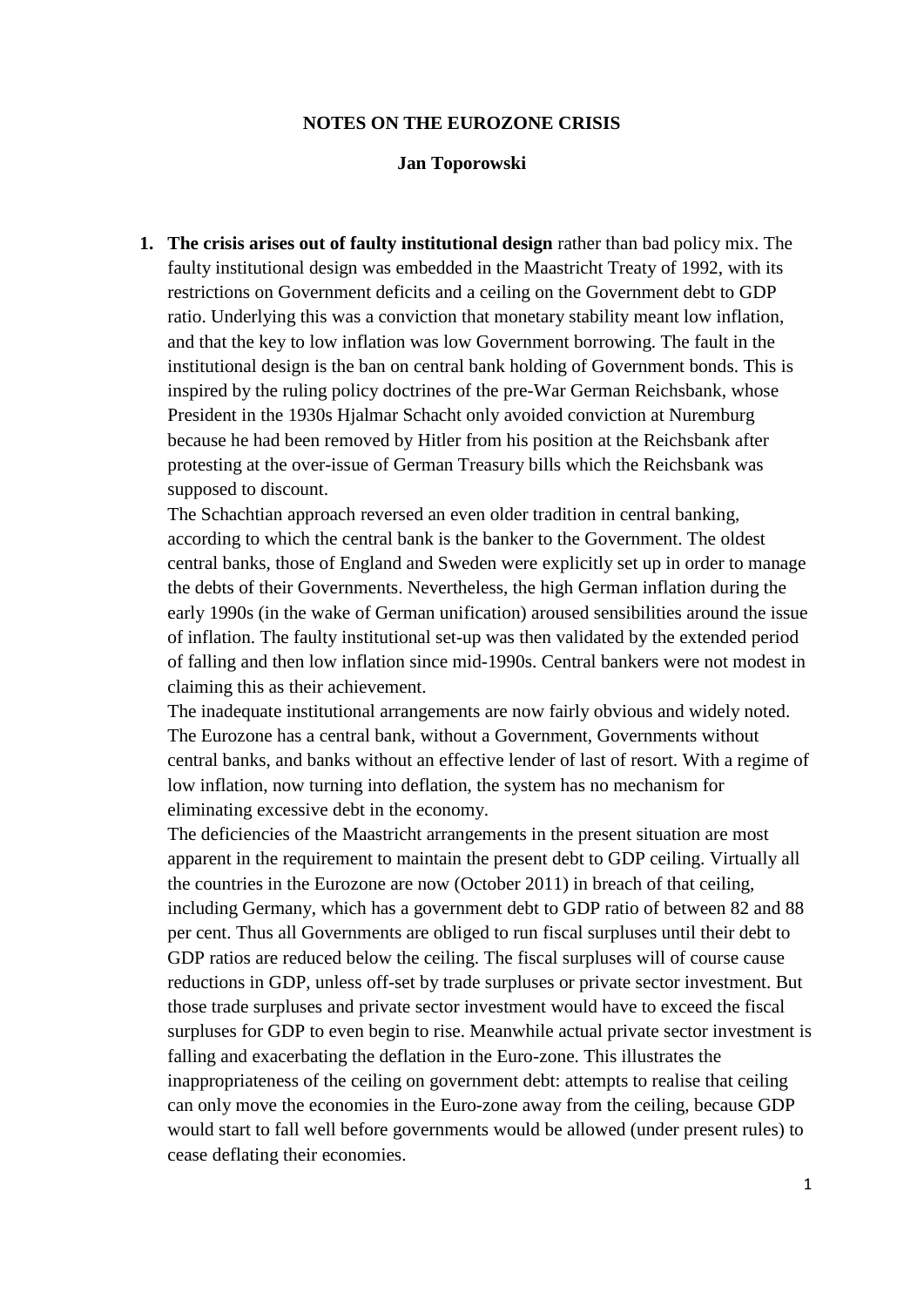2. **Ricardian vs. credit view of money.** Apart from the Schachtian hostility to government borrowing, the more theoretical consideration inspiring and distorting the present arrangements in the Eurozone is a Ricardian theory of money that was in the minds of the politicians and central bankers who set up the monetary system in the Euro-zone. The Ricardian theory of money is one in which money is a commodity, that is not a liability, which has value in exchange. This is exemplified in Robert Mundell's theory of 'optimal currency areas'. In such a view, exchange rate flexibility is a substitute for wage flexibility. Hence the monetary discourse prevalent in the Euro-zone according to which the level of employment in member countries of the Euro-zone is determined by their respective 'competitiveness'. Such 'competitiveness' may be obtained by low wages, or a devalued currency, or both. In the absence of the possibility of devaluation, due to membership of the monetary union, the alternative is reduced wages. This theory therefore provides a teleological rationale for deflation, when deflation has been sufficient to increase the 'competitiveness' of a country's output and thereby increase demand for that output abroad.

The logical flaw in this argument is of course that lower wages reduce the demand for consumption goods in a country. Only under heroic assumptions of perfect competition (so that lower prices keep real wages constant) and an absence of debt (so that lower prices do not increase the real value of debt) can lower wages fail to reduce output and employment.

The other reason why such a theory is inappropriate is that we in something much more similar to a Wicksellian 'pure credit' economy, in which money is usually a liability of a bank (a bank deposit) whose counterpart is debt of households, firms or governments. In such an economy, inflation and deflation have their main effect on the economy through decreasing or increasing the real value of debt.

### **3. The role of financial integration**

Basing themselves on Ricardian notions of money, critics of indebted governments and of the current arrangements in the Euro-zone have argued that the way out of the current crisis is either that wages in over-indebted countries must be reduced, to recover 'competitiveness'; or else governments in those countries should default on their debts and exit from the monetary union, to allow a new currency to be depreciated in order to recover 'competitiveness'. As indicated above, the first option of lowering wages would lower demand and decrease employment and output. The second option, of default and exit would cause the collapse of the banking system in the country attempting such a strategy: banks holding government securities would become insolvent, due to the reduction in the value of their assets and the increase, with the devaluation of the new currency, in the value of any Euro liabilities that they may retain. Those banks would also be subject to mass withdrawals of deposits as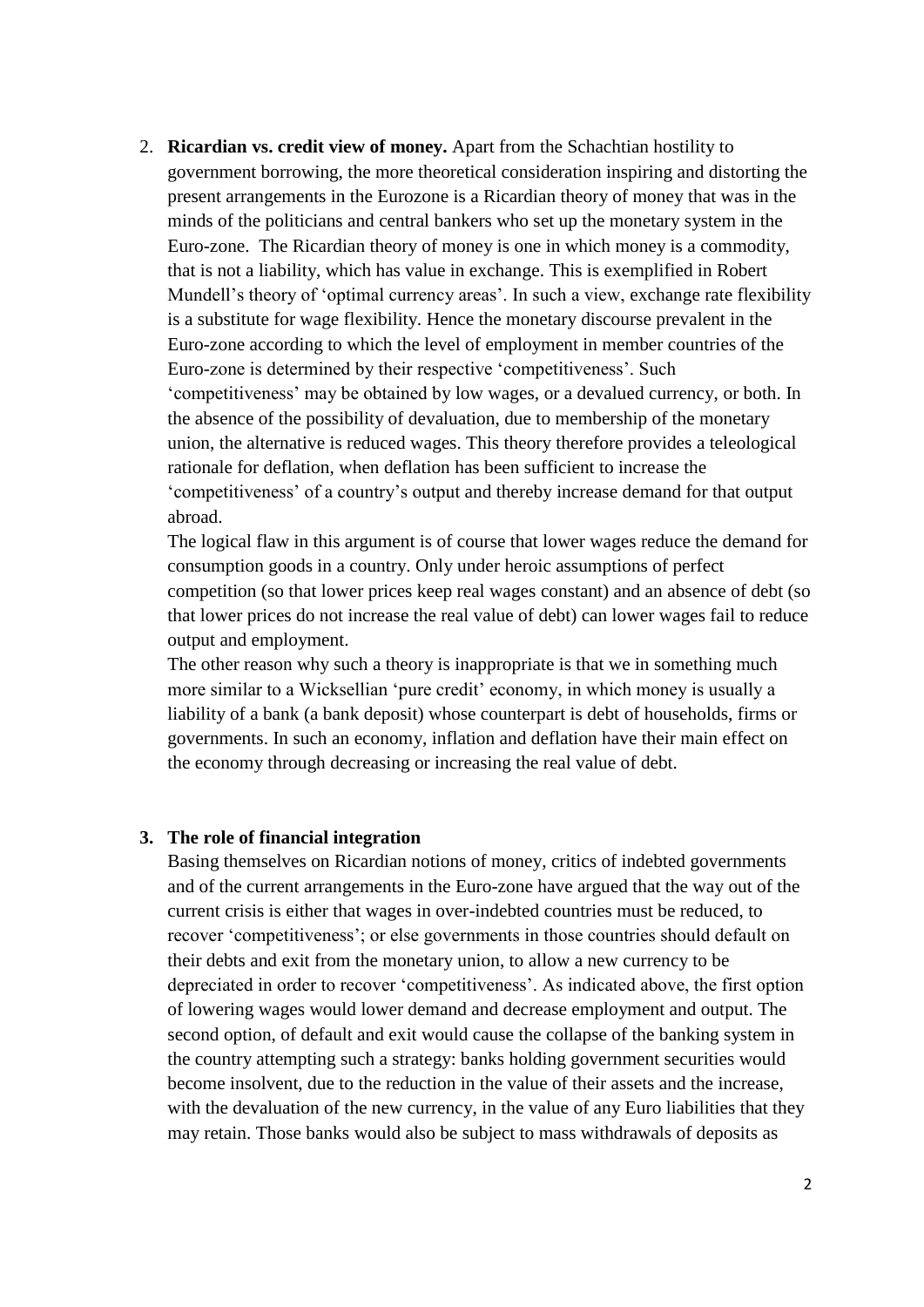citizens in the countries exiting from the monetary union try to obtain cash in order to keep their savings in appreciating Euros.

Proponents of default and exit strategies have been inspired by the example of Argentina, whose Government abandoned its obligation to peg the Argentine Peso to the US dollar in 2002, defaulted on its foreign borrowing, and was able to enjoy the political benefits of an economic recovery for the remainder of the decade. However, the important difference between Argentina and the countries in the Euro-zone is in the structure of the banking system. Argentina's banking system was relatively insulated from the international financial system, but constrained by the currency peg. The Argentine crisis was precipitated by a banking crisis, rather than a crisis of government indebtedness (although that Argentina had too, but of foreign indebtedness, rather than in its domestic currency, as in the case of Greece). The banking crisis hinged upon the requirement, under the currency board, for the Argentine central bank to issue only banknotes that were backed by holdings of U.S. dollars. This limited the amount of domestic Argentine credit that could be converted into cash. When doubts about the viability of the currency board emerged, a run on Argentine commercial banks started, as their depositors sought to withdraw their deposits in cash in order to convert them into dollars before the peso depreciated. The run was stopped by coming off the currency board with a massive devaluation of the peso. The devaluation also allowed Argentine commodity exporters to win back markets that had been lost to Brazil and Uruguay, whose currencies had previously depreciated.

The essential difference between indebted countries in the Euro-zone and Argentina is that within the Euro-zone a process of financial integration has taken place which is far more advanced than that which existed (and exists) between the Argentine banking system and the international financial system. The greater financial (including banking) integration in Europe means that a default and exit solution for any individual country, or a break-up of the Euro-zone, cannot be done without catastrophic consequences for bank balance sheets. The catastrophic consequences would arise with the mass withdrawal of Euro deposits while they can still be withdrawn in that currency. With exit from the Euro, the rise in the value of Euro liabilities of banks, relative to the value of assets, and the decline in the value of their assets (with default) would render a large part of the European banking system insolvent.

Paradoxically, this vulnerability of the European banking system, gives power to the indebted governments in the Euro-zone. In effect those governments have a 'nuclear option' of default which can be used in the event of a refusal by the 'troika' (the International Monetary Fund, the European Commission, and the European Central Bank) to refinance their debts. Those governments know that the European Commission and the European System of Central Banks (the coordination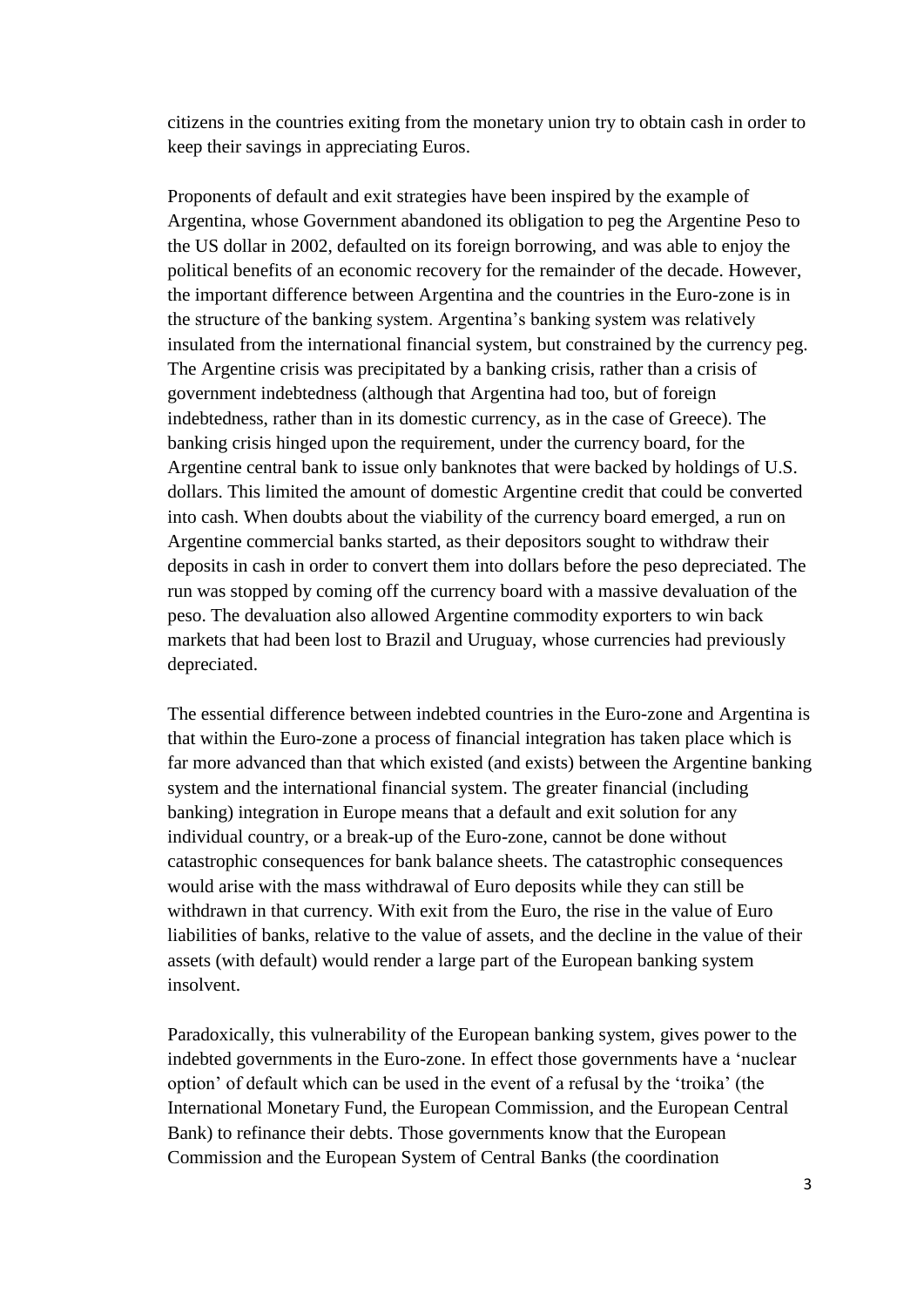arrangements between the European Central Bank and national central banks) cannot walk away from their responsibility for the stability of the European banking system. This means that even, if the 'troika' refuses to refinance governments, it has to refinance banks, and thereby extend credit indirectly to governments. Whether the 'troika' lends directly to governments, or lends to banks which lend to governments, the lending effect is the same.

## **4. Institutional innovation:**

Euro-zone institutions have not been prepared for a situation in which the debt/GDP ratios of all governments in the Euro-zone exceed the Maastricht limits. Nevertheless, the obvious threat to the banking system in the Euro-zone is concentrating the minds of European politicians and bankers and forcing through a process of institutional innovation. The obvious innovation has been the setting up of the European Stability Mechanism, earlier the temporary European Financial Stability Fund. Since May 2011, the European Central Bank (ECB) has been buying in government bonds, contrary to the Schachtian principles on which it was set up, as well as lending heavily to commercial banks that have been lending to governments. However effective these measures may have been in financing governments now, that is in providing a primary market for government debt, none of this amounts to an effective solution because there has still not emerged a proper central banking function that would stabilise the secondary market for government securities. Without such secondary market stabilisation, the primary market for government debt cannot be effective because buyers of government bonds cannot have confidence in the value of those bonds.

There are two ways in which such a secondary market stabilisation mechanism may emerge. In the first, the ECB, which now has a very large balance sheet due to securities purchases since 2008, could simply transfer the securities purchased to a specially constituted subsidiary to manage this portfolio like a permanent 'sovereign wealth fund'. The subsidiary could be given responsibility for maintaining the stability of the secondary market in government and have access to ECB credit facilities to do so. This would allow the subsidiary to stabilise capital markets while allowing the ECB to implement monetary policy independently of the impact this might have on the portfolio of assets that it owns.

A more private sector solution would be for commercial banks in Europe to set up their own jointly owned subsidiary, with access to ECB credit facilities, to manage government bond market in Europe. It should also be pointed out that such an interbank government bond stabilisation fund, like an ECB subsidiary along the same lines, would be commercially viable. Borrowing at current interbank rates of around 2-3% in Europe to buy government bonds yielding 6% and above, is a profitable activity.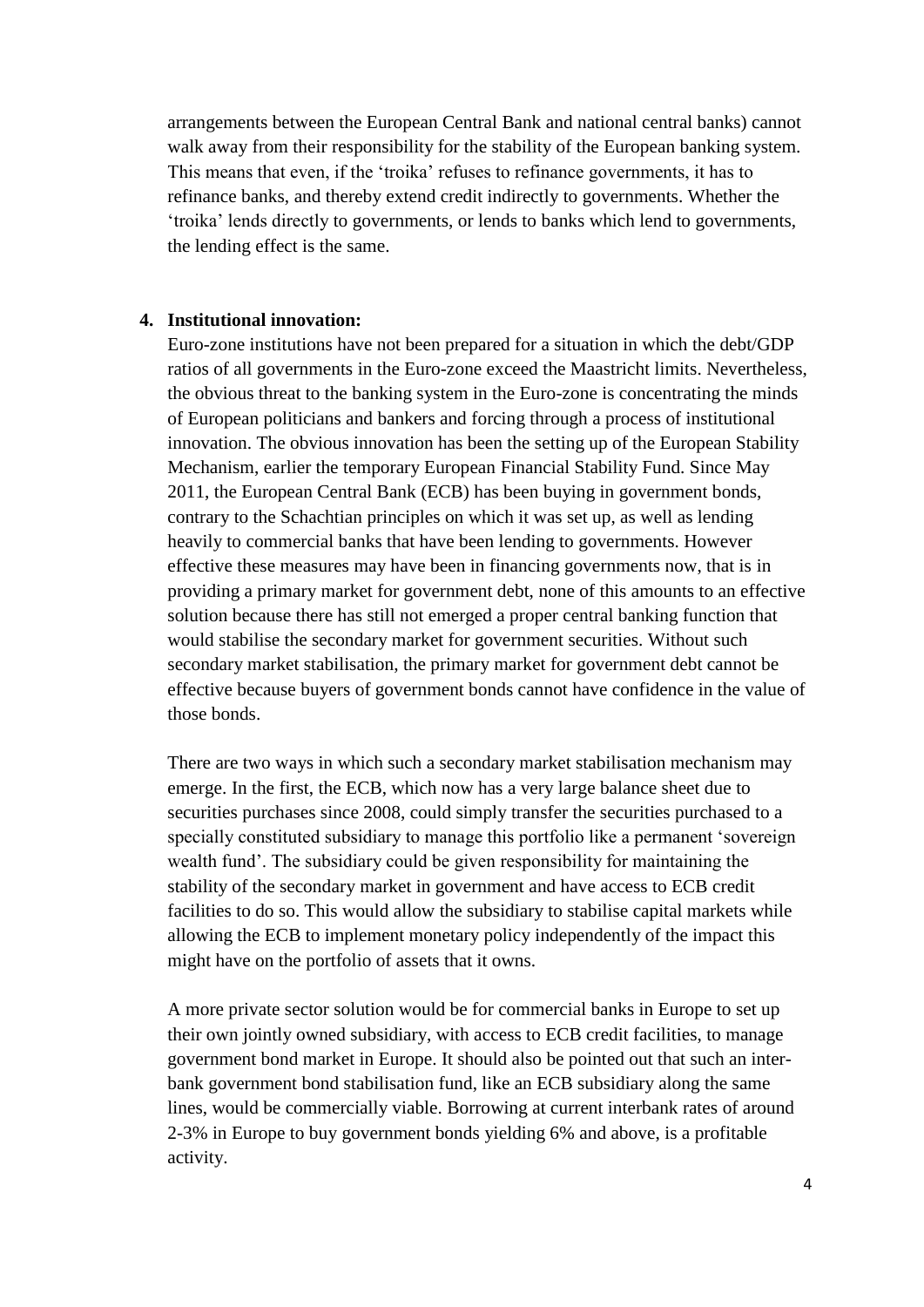Following 'stress tests' on European banks, and with the ruling doctrine in bank regulation being that banks are stabilised by holding large amounts capital, many authorities regard the recapitalisation of banks in Europe as a necessary part of the resolution of the Euro-zone crisis. The issue of recapitalisation is a distraction. As Schumpeter remarked, a banking system can only be as strong as the economy in which it operates. Expanding the capital of a bank does not improve its assets. In the present situation expanded capital will never be enough if the problem of debt is not resolved. As long as European governments in aggregate have fiscal deficits which they need to finance, bank capital adequacy today will turn out to be inadequate for tomorrow. The long-term solution is to turn potentially bad government bonds into good government by reviving the secondary market in those bonds.

# **5. Reflation**

However desirable may be the above institutional innovations, by themselves they will not resolve the present crisis of government finances in Europe. It is worth recalling that the crisis of government finances is not restricted to the Euro-zone, but exists also in the U.K., U.S. and many other countries outside the Euro-zone. As indicated above, those crises will not be resolved by raising taxes and cutting government, since such measures will inevitably reduce GDP before any fiscal surplus is generated from which to repay government debt. The key way of raising the value of Gross Domestic Product, relative to Government debt, must be done by reflating the economy, i.e., promoting economic growth. The private sector will not do this under present circumstances, so a lead by governments and trades unions is necessary. Governments can help by raising wages in the public sector and raising the minimum wage. The cost of this to the public sector could be paid by enforcing greater progressiveness of the income tax structure but also by taxing away the profits that will accrue, as a result of higher incomes, to private sector businesses. More tax revenue could be raised by a tax on commercial balance sheets, with deductions for fixed capital investment. Such a tax would encourage investment, as well as discouraging the proliferation of financial or bank balance sheets, that are the basis of tax avoidance and evasion of regulation. It is vital that wages rise throughout Europe as a way of stimulating retail price inflation that would help rebalance the Government debt to GDP ratio. The European Investment Bank could also contribute to reflation by financing public works.

Overall critics are right to point out the need for more effective fiscal policy coordination. But fiscal policy must not be subordinated to monetary policy, as slavish adherence to the Maastricht Treaty would imply. But nor should monetary policy be simply subordinated to fiscal policy (as some Keynesians have suggested). Instead, monetary and fiscal policies have to be so combined as to allow both to operate effectively. In the present situation, primary fiscal deficits (the balance